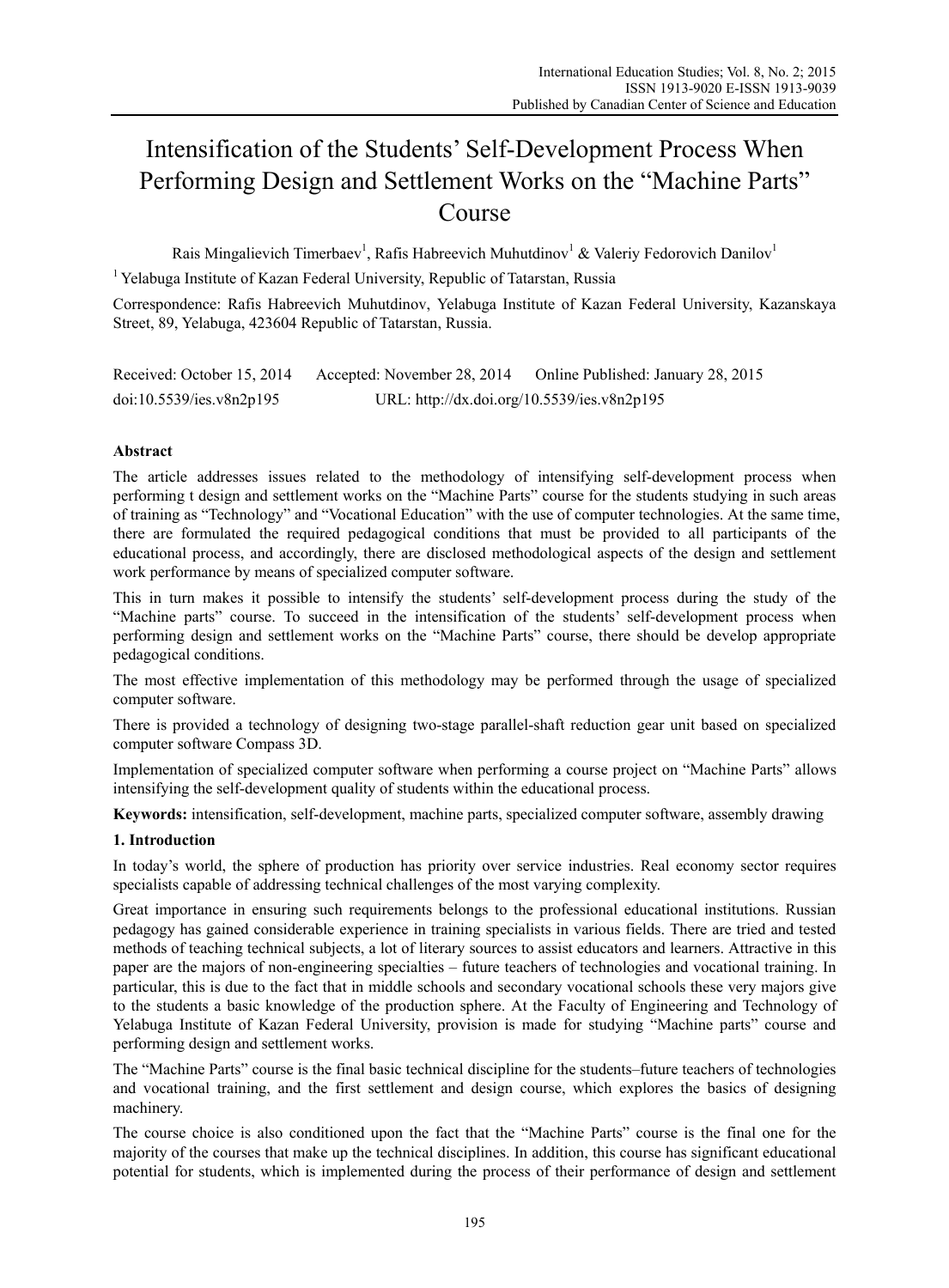works, as well as defines the features of design and settlement work on the "Machine Parts" course, performed by students of the Engineering and Technology Faculty at the present stage (Alexeeva, 2006; Dunaev, 2003; Kushnarenko, 2003).

The project for this course is the first independent work of a student, based on practical application of the knowledge gained on the course of technical disciplines: materials science, engineering graphics, engineering mechanics, strength of materials, theory of machines and mechanisms, and basic principles of interoperability and standardization. Thus, there is a need to develop a methodological component of design and settlement works performance by engineering students with the use of computer technology within the "Machine Parts" course, which provides for the intensification of the self-development process in technical disciplines (Timerbaev, 2014).

Quality of a performed course project (CP) provides an opportunity to assess student's mastery degree for the material covered and to identify his ability to use his prior knowledge in solving engineering problems when designing machine parts and assemblies. Implementation of the course project contributes to the formation of engineering and design knowledge and skills of a student, and is used to solve problems on improving the quality of engineering training in the universities by increasing the efficiency of the course designing on the "Machine Parts" subject (Sheynblit, 2004). Here, there are set out the content, settlement methods, and organization of the stepwise project development for a general-purpose power drive based on a systemic and a heuristic approach to the design and engineering activity. There are reflected the ideas of the theory of the gradual formation of mental actions of students, problem-based learning, and other ways of intensifying the students' independent work.

Essential features of the proposed approach to the CP is shifting gravity center of the development to the direction of project (search) stages, student's report on each stage of development, subdivision of project and verification settlements on adjacent stages, deepening of the methodological aspect of designing, strict adherence to the letter and spirit of a unified system for design documentation (USDD) and preparation of substantive and methodological framework for the creative work of students within the computer-aided design (CAD) system.

Thus, in terms of instructional design, it is possible to artificially create a real work environment, which causes the students a sense of belonging to the engineering activities and encourages them to think creatively and to mobilize the knowledge gained.

Being the final stage of studying the "Machine parts" course, the project sets the following goals and objectives:

- Strengthening students' knowledge obtained while studying the course of machine parts with complex application of other (listed above) disciplines of general education;
- Developing students' skills in critical analysis of the various constructive forms of machine parts and assemblies, in order to select the most rational form;
- Developing skills in linking structural forms of machine parts with the requirements of production technology;
- Developing skills in setting roughness and finish accuracy of various parts mating and in the graphic design of drawings;
- Acquisition of skills in finding the most cost-effective parts and assemblies while designing machines;
- Developing students' skills of independent work when designing parts and assemblies of machines;
- Learning how to use the standards and reference materials;
- Developing students' sense of responsibility for the design of parts and assemblies, taking into account the possibility of practical manufacture of machines;
- Preparing students for execution of projects on majors and a graduation project.

A finished course project shall consist of five drawing sheets of A1 format and the explanatory memorandum within forty pages. In some cases, to work out the significant design topics, students of both forms of learning can be grouped into creative teams working under the guidance of lecturer. In this case, each student performs a general view of installation, machine or its assembly. Depending on the originality and complexity of the installation developed, such a course project can be presented for the protection process in a smaller volume than the typical project in the subject, but the drawings should be brought to the working stage. A specific number of drawings is to be set by a teacher (Assignments for the course project, 2006).

Course project consists of two parts: graphical part and text documents.

Graphical part of the project shall consist of the following sheets: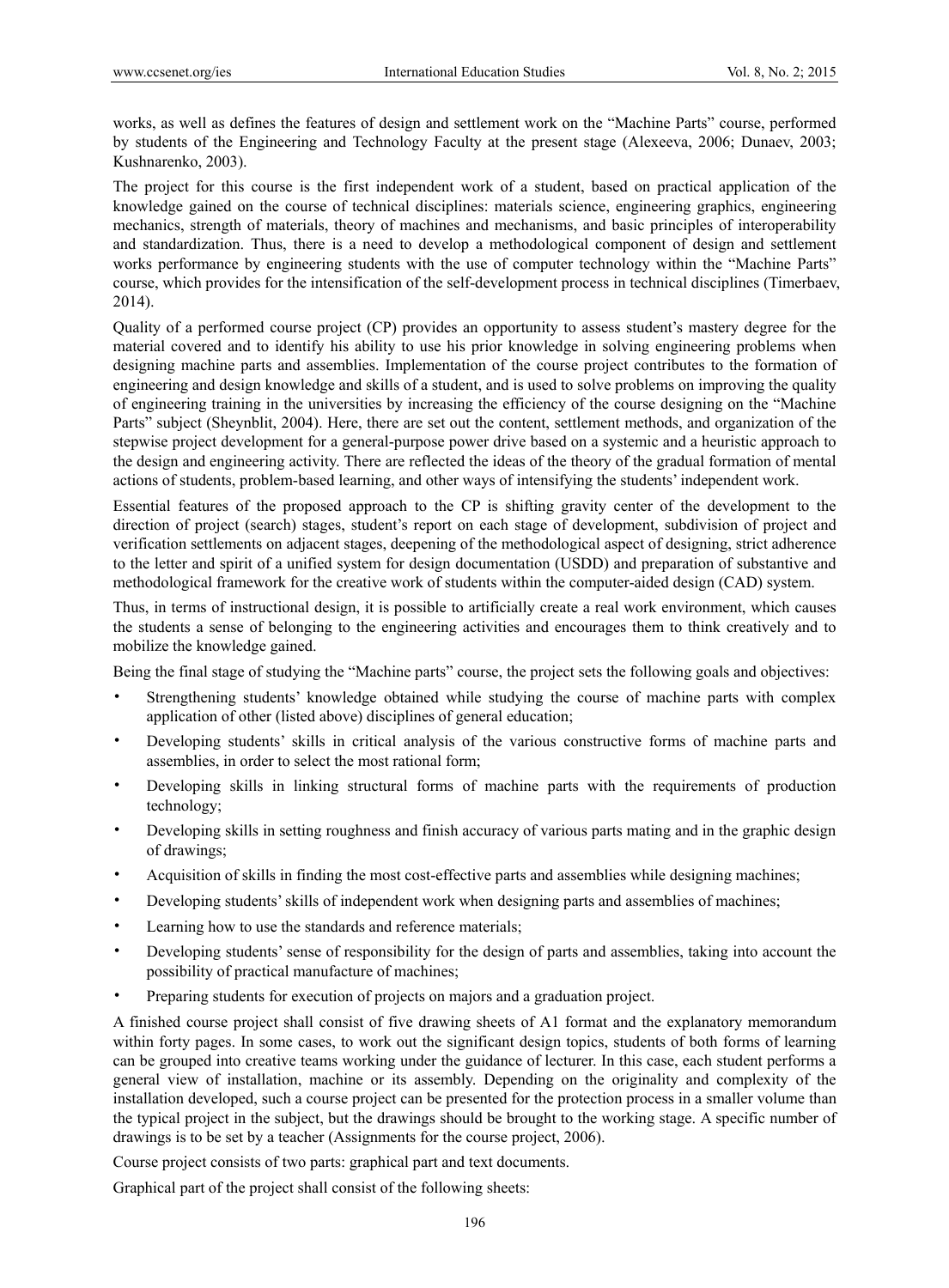- Assembly drawing of a drive (installation)–1 sheet;
- Assembly drawing of the main unit, which may be a reduction unit, gearbox (or a CVT)–1 sheet;
- Working drawings of four parts–2 sheets.
- Assembly drawing of a drive frame.

Sequence of graphic work performance may be recommended as follows: the first sheet–the main assembly (reduction unit, CVT), the second sheet–assembly drawing of a drive, the third and fourth sheets–drive detailing, and the last sheet–assembly drawing of a drive frame.

Distribution of the project's graphical part over the sheets for each student is given in a task and communicated to each student prior to the engineering design commencement. In some cases, in consultation with an advisor, the content of drawings sheets can be changed.

Graphic part of the project should be carried out by a student in a careful manner, in compliance with all requirements for mechanic drawings:

- Front end engineering design of a task: developing a kinematic scheme, rough estimation of dimensions of the basic units (reduction unit, CVT, exposed drive, etc.), selecting a type of coupling elements, bearings and other parts;
- On the basis of estimated dimensions, there is prepared a rough drawing layout (preferably on graph paper), which should give an idea about the structure of the basic units and their location in the planned installation. Rough drawing layout is to be completed with explanatory notes;
- There is to be performed the best estimate of the installation's basic units according to the instructions;
- Graphical part of the project is to be performed;
- Explanatory note is to be elaborated and refined;
- The entire project is to be completed; drawings are to be checked against the explanatory note, which is then to be rewritten and backed;
- All stages of the project are to be agreed with the project manager.

The practical significance of this study is to provide an educational environment and the development of guidelines for the implementation of design and calculation work on the "Machine parts" course with the use of specialized computer software that can be used by students of the "Technological" and "Vocational" training directions, as well as other engineering specialties (State Education Standard, 2005; Mukhutdinov & Timerbaev, 2009; Richmond, 2010).

### **2. Methodology**

State and development of the machine parts theory to date put forward as its priority tasks the substantiated choice of design models, establishment of minimum allowable factor of safety, determination of the design load, calculation and design of general-purpose machine parts, ensuring their safe operation within the specified life period. These positions are interrelated and their solution in the complex is designed to contribute to the improvement of engineering structures, reducing their weight, improve reliability and durability (Dmitriev, 2001; Ivanov, 2000; Brown, 2005).

While solving these tasks, a teacher has to form students' range of knowledge on the subject.

On the basis of the knowledge gained, students should learn how to perform strength analyses of the machine parts' joints, how to carry out design and checking calculations of various gears, select and count the shafts and axles bearings, design assemblies and parts using interdisciplinary connections.

All this should take place within the logic of students' development of skills in working with laboratory equipment, as well as reference and regulatory guidelines (Anur'ev, 2001; Shigley et al., 2004).

In practice, students must complete an independent design and settlement work on "machine parts" discipline. In the course of this work, the students decide, in fact, a set of tasks centered on a single problem (task). The solution to this problem is a subjectively new, creative result for students (Harpaz, 2014).

Design and settlement work on the "Machine parts" course is provided for by the curriculum for the students of full-time and part-time mode of study and is an important step in the course engineering design–a special kind of learning process, the purpose of which is to acquire and develop students' knowledge and skills for independent technical creativity in the direction of engineering products design.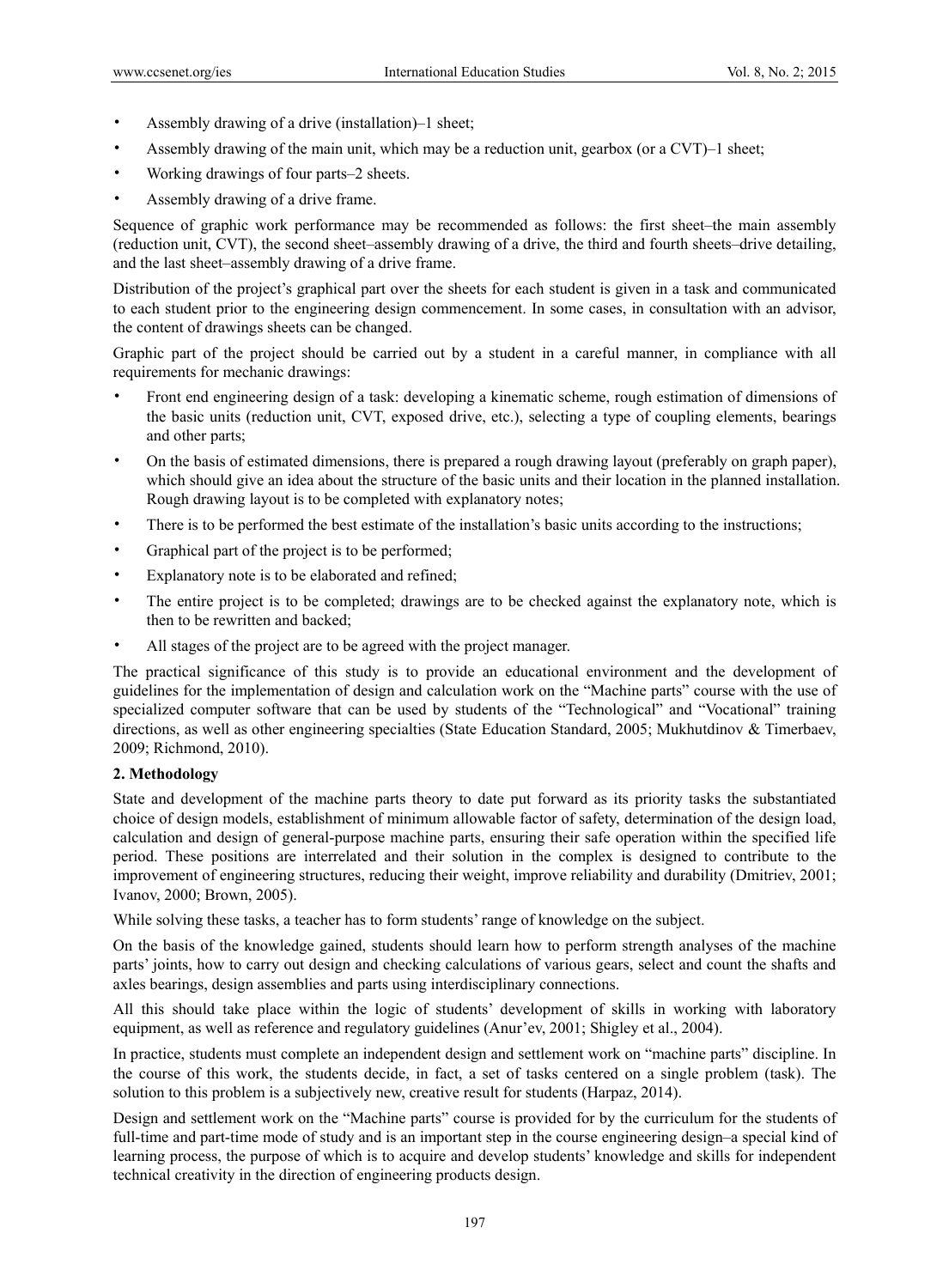The objectives of the design and settlement work is to systematize and consolidate the knowledge gained during the study of the "Machine parts" discipline, as well as of the preceding disciplines, to apply knowledge to the solution of engineering problems, foster skills of estimation work, develop rules and methods of performing graphics and text documents, as well as the ability to use professional literature and standards (Zhukov, 2000; Morozov, 2001).

Design and settlement works are of great importance in the development of skills of independent creative work of students and determine the degree of practical mastery of the theoretical course of the "Machine parts" subject. Such work is inevitably connected with the use of appropriate technical literature, reference books and computer applications in the engineering design of machines.

The ability to properly and effectively use technical literature, current state standards and modern technology gives the student an opportunity of rapid future use of acquired knowledge within a production environment (Osipov, 2012).

To execute the course project on machine parts, there will be quite enough to possess a basic familiarization with the Compass 3D software, the technology for creating two-dimensional drawings and insert alphabetic and numeric symbols. At the same time the estimated design work can be a great starting point for mastering the CAD systems.

Let us consider the case of using Compass 3D while performing the course project on the "Machine parts" discipline.

Assignment obtained by students in the course project is a kinematic diagram of a two-stage parallel-shaft reduction gear unit with the original data for the subsequent estimation and engineering design.

Before you start any of the drawings and run the recommended Compass 3D software, it is necessary to make all the necessary estimations (Ganin, 2011).

After completing all the estimations, you can create drawings. Let us consider how to use a 3D graphics editor Compass 3D when performing a toothed gear wheel drawing.

The first step is to run the program Compass 3D. Главное диалоговое окно принимает вид, изображённый ниже.



Next is to create a new document. In our case it is a drawing. To perform this, select "File"-"New" in the top navigation menu.

Select the icon labeled "Drawing". By default, when creating a new drawing, the program sets the A2 format for a sheet. To change the format into the required by us A4 format, we should select the menu item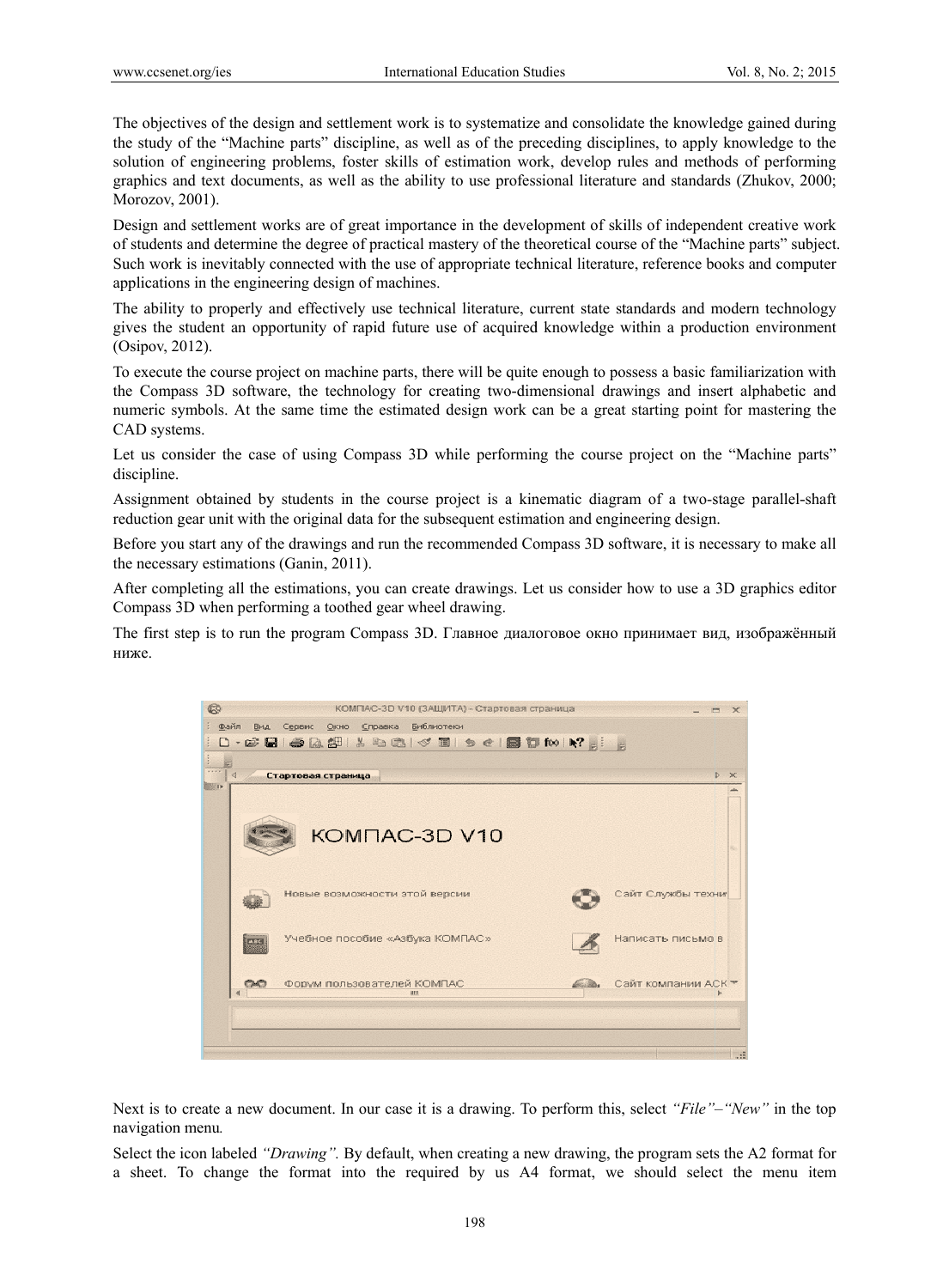*"Tools"–"Document Manager"*. By opening the document manager, we can change not only the sheet size, but also its design (title block), and orientation, which is very important when creating drawings.

It is also important to pay attention to the scale, in which the drawing will be performed. The choice of scale is responsible for the correctness of working with this program, since the construction of the drawing in Compass 3D is made life-sized. Scaling occurs automatically. In other words, there is no need to reduce the real value of the linear dimensions for the scale, which greatly simplifies the process of creating a drawing.

To zoom in, select the menu item *"Insert"–"View"*. Here we introduce the scale of the view. In our case, the drawing scale is 1: 2.

After completing the basic settings, proceed to the process of drawing. The program's interface contains a compact Compass 3D toolbar. This is a vertical bar, which by default is located in the left part of the window. It contains all the necessary tools for creating and editing a drawing. There are tools such as the *"Auxiliary straight line", "Segment", "Circumference", "Arc",* and others. They are able to replace the drawing tools familiar to us, such as a pencil, ruler, compass, protractor, and so on. Using the tools that are offered in the Compass 3D, along the lines of manual drafting, you can create a drawing of the required machine part.

Let us consider the example of drawing a center line, which actually begins the entire drawing. To do this, on the toolbar, select a *"Segment" tool*. By default, the program involves the implementation of a solid baseline. To select the center line, it is necessary to use the property panel, located at the bottom of the window, and change the style of the line.

Using the Property panel when working with a variety of tools, you can change many of the important parameters such as the length of the segment, the diameter of the circle, the angle at which the segment is drawn, etc.

Now you need to set the start and end points of our line. To obtain a vertical or horizontal line, as in our case, it is enough to press the *«Shift»* button. Similarly, are drawn the other lines, and other graphical elements. The next step is dimensioning on our drawing. Compass 3D program is also equipped with tools for easy and quick dimensioning the drawing.

Let us consider an example of specifying the dimensions using the tool *"Resize"*. To do this, on the toolbar, select this tool. Allocate any desired segment, and move the dimension line to the desired direction. Numeric values of dimensions are set automatically. However, if necessary, they can be corrected. Move the mouse to numerical value of the dimension, double-click the left mouse button and open the window *"Specify dimension line"*. In this window you can change the dimension value, as well as quality class accuracy, tolerances and other parameters required when creating a drawing.

To indicate the surface roughness, there is also a required for this tool on the toolbar. As we have seen, Compass 3D is equipped with all the tools needed to create drawings, and their usage is convenient and practical. As a result, we obtain the required drawing of a toothed gear wheel, constructed according to the performed estimations.

Once all the details of the course project are drawn, there appears the next task–creation of an assembly drawing. At first glance, this is a drawing, which requires diligence, lots of work and a lot of time. However, using the Compass 3D program, time spent on the construction of an assembly drawing is greatly reduced due to the fact that there is no need to re-draw all used items, we would do when creating drawings manually. The Compass 3D program is enough to move the necessary parts drawings on the assembly drawing by copying. As in the previous task, we create a new drawing, change the format of the drawing to A1 and use the selected scale.

Let us consider the example of copying and pasting of the already familiar toothed gear wheel drawing into the assembly drawing. To do this, open the toothed gear wheel drawing and select it. Then click the right mouse button to open the context menu, select *"Copy"*. The program prompts you to select a base point, with respect to its copy. It will serve as the anchor point when pasting. Copy a toothed gear wheel drawing; insert it into the assembly drawing. Open the assembly drawing and press the right mouse button, which triggers the context menu in the context menu, select *"Paste"*. Compass 3D program Version V13 allows you to open multiple windows at the same time, making it easier to switch between drawings. This option was not available in earlier versions of the program (Ganin, 2011).

As mentioned above, while pasting, there is used s reference point selected for copying. Due to this point, we can associate multiple parts of an assembly drawing together. In our case, the vertical position of the wheel is not satisfactory, and we want to position it horizontally. To do this, select the desired item, and in our case, it is the whole toothed gear wheel. Press the right mouse button and open a context menu.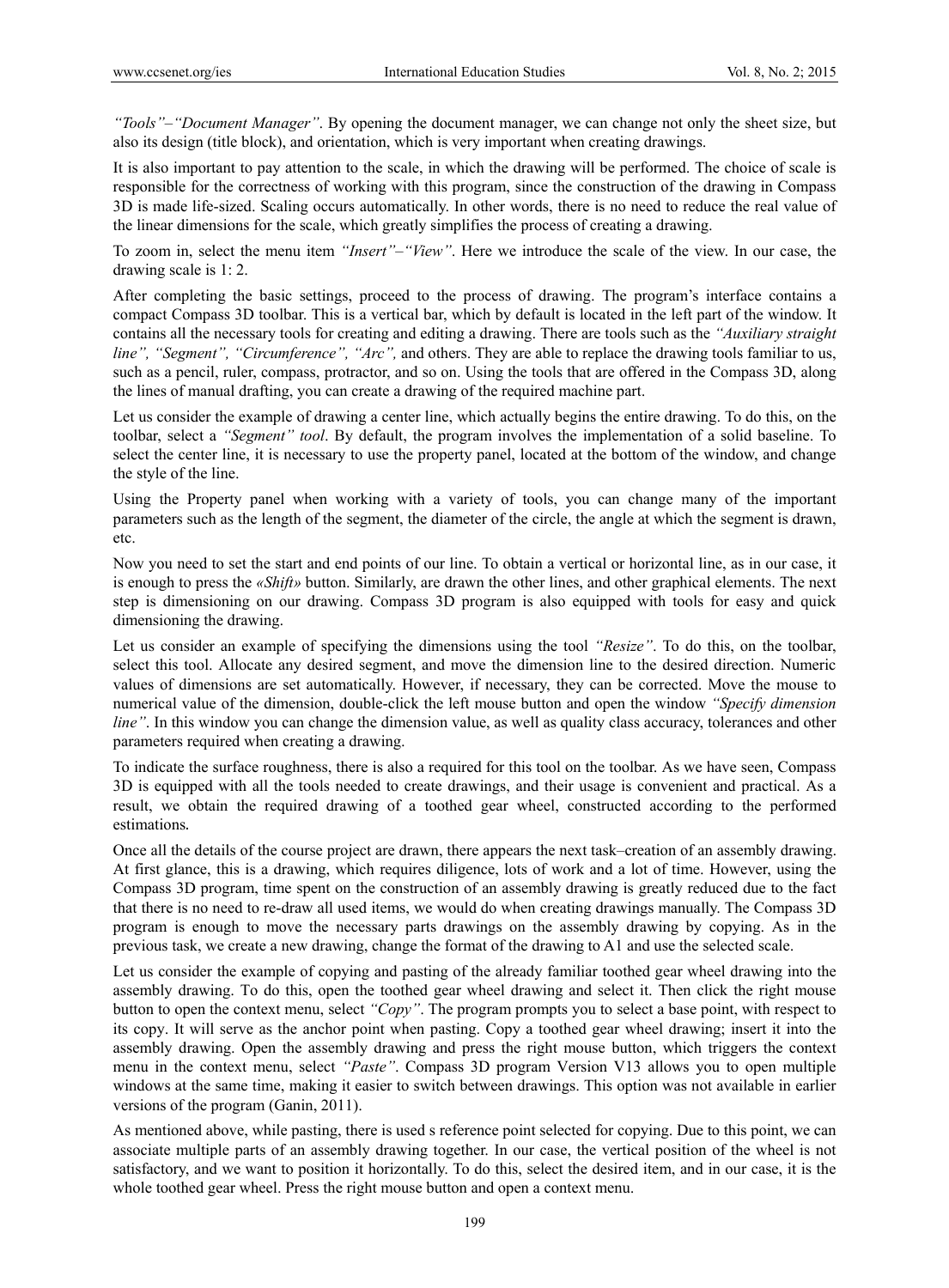In the context menu there is an option "Rotation". Choose this option, set two reference points, with respect to which there will be made a rotation, and turn the selected fragment. Since we need to perform a rotation of 90°, then, while turning, hold the «*Shift*» button pressed.

Another convenient option of the Compass 3D program is to insert standard parts. Such are the drawing elements as bearings, cuff bolts, nuts, washers and others, available in the library of standard products, which is provided with the Compass 3D program. Let us consider the example of a rolling bearing insertion into the assembly drawing. From the main menu go to: "Library"-"Standard Products"-"Insert"-"Insert Item". Open the library of standard products, select the folder "Bearings and machine parts", and inside it open the folder "Rolling" bearings". In this folder, there are several types of bearings. Choose "Radial ball bearings". In front of us we will see a window with the selected type of bearing. But we need a bearing with a typical size of 209. To change the size of the bearings it is required to move the mouse cursor to the tab "Design and dimensions" and press the right mouse button. In the window that opens, change the bearing bore diameter, outer diameter and width. Press "OK" button. The previous window will be opened, but with the required bearing. Push the button "Apply". Now we can insert a drawing of our bearing into the assembly drawing. If necessary, the drawing of the bearing can be rotated in the above manner. Likewise may be inserted all the necessary standard components. As a result we obtain an assembly drawing, as well as other drawings using computer technology, which at any moment can be edited at the request of the supervisor of the project.



The above method of implementation of the course project on the "machinery parts" is used for the estimation of the two-stage parallel-shaft reduction gear. The ability to properly and effectively use technical literature, current state standards and the appropriate software, the use of computer technology allows to adjust and correct errors that occur while performing drawings, as well as to intensify the learning process of studying the "Machine parts" course. This gives the student the opportunity to quickly and effectively use the acquired knowledge that directly leads to the intensification of the process of self-development of students of the Faculty of Engineering and Technology (Mukhutdinov & Timerbaev, 2009; Timerbaev, 2014).

### 3. Results

As a practical implementation of pedagogical conditions for stimulating technology learning activities of the university students, based on the intensification of students' self-development in the learning process, there are required the following issues:

1) Information assurance of an educational-cognitive activity of all members of the educational process;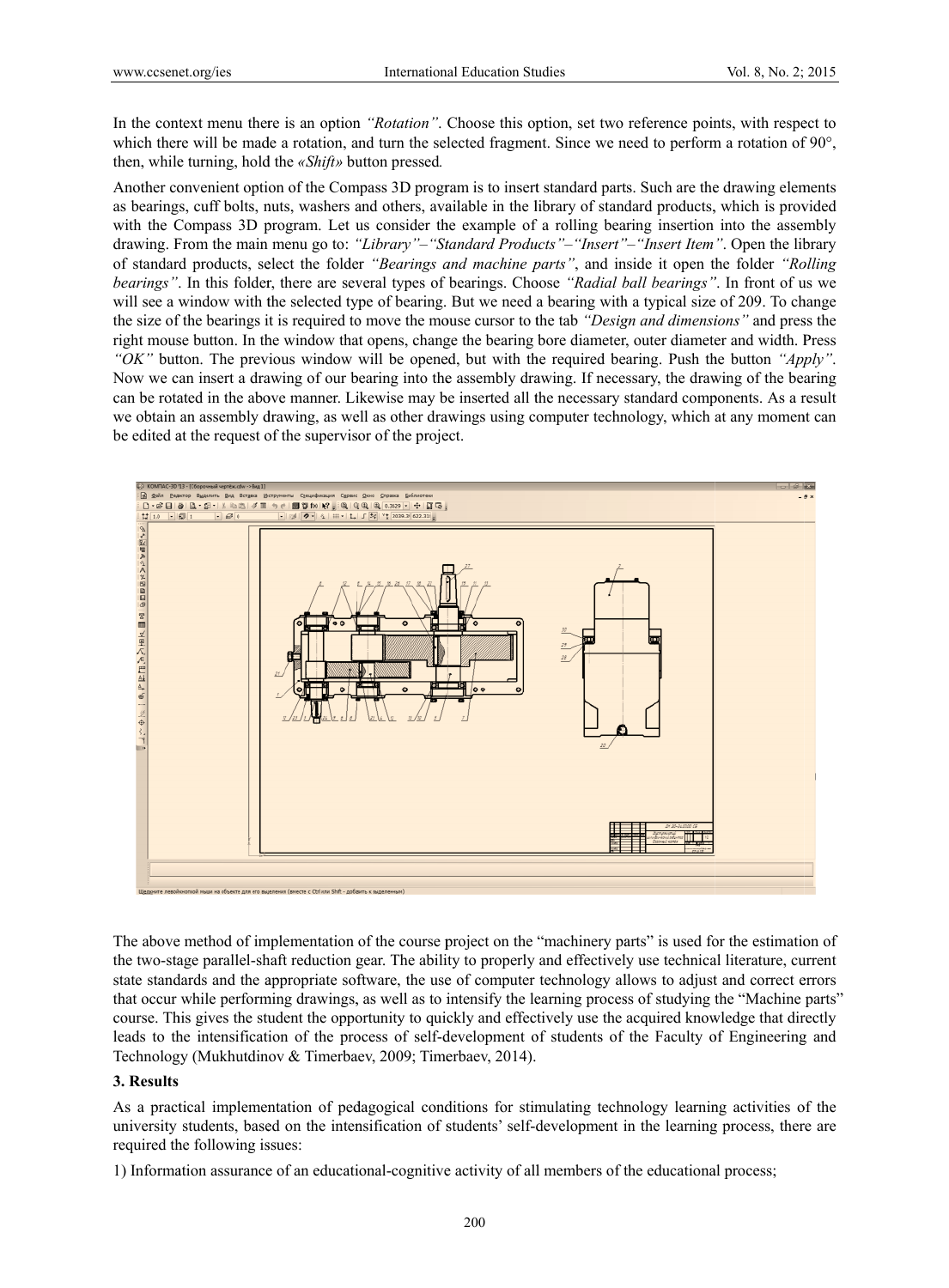2) Curriculum of the studying discipline and working studying program of the discipline, subject to compulsory education minimum and to the fact that a designed by us technology of organizing training activities of university students is based on modular training;

3) Reference lecture notes on discipline;

4) Teaching Tools for all members of the educational process;

5) Design and estimation tasks for independent work of students and guidelines for the implementation of these tasks;

6) Resource providing software and computer facilities (Zhukov, 2000).

In the Yelabuga Institute of Kazan Federal University, there are established pedagogical conditions required for activation and self-development of students of engineering and technology faculty in the performance of the design and settlement work on the "Machine parts" discipline.

Implementation of the "Machine parts" course cannot be effective without a design and settlement activities, which allows consolidating the obtained knowledge in practice. Performing such work independently, students do not simply reproduce the obtained in the classroom teaching material. They are involved into highly creative work, because their task is an engineering product design, which is subjectively new for the students (Dmitriev, 2001).

Studying the prospects for enhancing the design and estimation work, we came to the conclusion for the appropriateness of using specialized computer software Compass 3D at the Engineering and Technology Faculty, at the same time, there are provided methods of the program operating when creating drawings that helps intensify the educational process on the "Machinery parts" and to intensify process of self-development of students.

### **4. Discussion**

In this paper, we focus on forming conditions that are created by a teacher for a student's design and settlement work. It seems promising to use for the performance of such works the information technologies, which are widely used for the solution of such problems among specialists. This listing has been formed on the basis of the provisions of Ivanov, who writes that "any improvement in methods of machine parts estimation and design, allowing reducing the material costs, reduce the production cost, and increase longevity, brings great economic effect" (Smith, 2009).

I should be added that such improvement of methods should be also taken into account by the students mastering the profession. I.e. the emergence of new ways of problem solving, technologies, computer programs used in the implementation of design and settlement works, should be introduced into the educational process, which will, in turn, increase the efficiency and the learning process itself.

Pavlova having deeply studied the nature of the intensification of the educational process in the university within her work, came to the following conclusions:

"Technology intensification of educational process in the university seeks to enhance the effectiveness of self-study" (Pavlova, 2007, p. 8). Our position is confirmed in respect of the necessity for the introduction of modern methods of engineering problems solving. "The structure of technology training activities of university students based on the intensification of the educational process includes the following components: purpose, content, means and forms of monitoring, evaluation, correction and management of cognitive activity of students" (Pavlova, 2007, p. 8). As the pedagogical conditions of practical implementation of technology training activities of university students based on the intensification of the educational process are the following: the availability of information support of learning and cognitive activity of all members of the educational process; bank of test tasks for the organization of the test control to check the students' knowledge; resource support for software and computer facilities; availability of the curriculum of the studying discipline and working studying program of the discipline, subject to compulsory education minimum and to the fact that a designed by us technology of organizing training activities of university students is based on modular training; manuals for all members of the educational process on the proposed technology; supporting lecture notes on discipline; tasks for independent work of students; guidelines for the implementation of these tasks (Ganin, 2003).

### **5. Conclusion**

The final stage of the "Machine Parts" course is the design and settlement work on the machine parts associated with the design of a mechanical gear. During execution of the course project, as a special kind of learning activities, students form and develop the skills of independent and technical creativity in the field of engineering.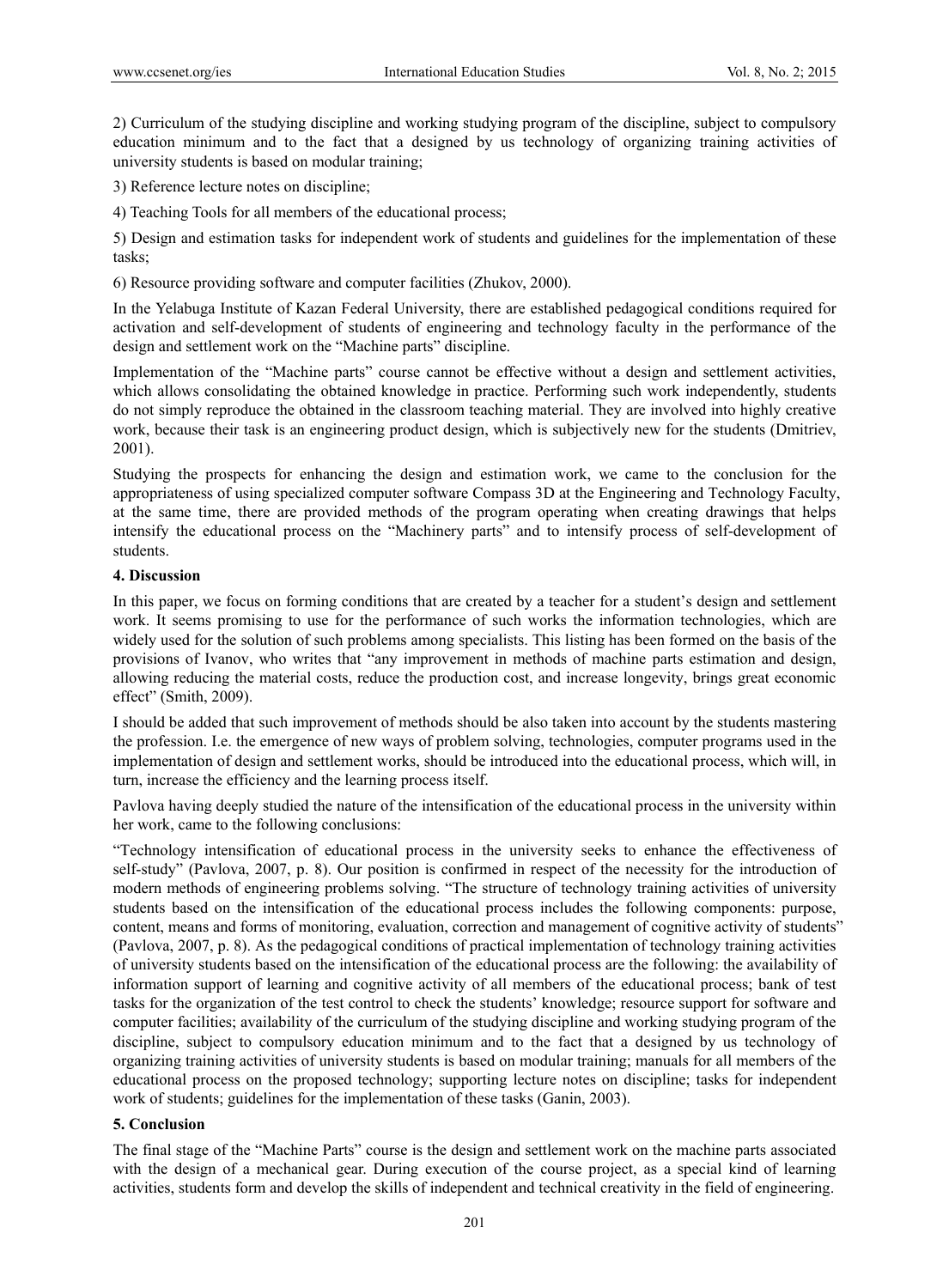Design and settlement works are based on the partially searching method for solving the tasks given, which is the most perfect in terms of activity levels of cognitive activity, that is the previously received knowledge is used for solving engineering problems, there are forming the skills in estimating work, mastered the rules and methods of drawing graphics and text documents and determined by the degree of practical mastery of the theoretical section of the "Machine Parts" course.

Such work is inevitably connected with the use of appropriate technical literature and documentation, manuals and software applications for designing machines and mechanisms, the availability of laboratory information technology.

In turn, the new modern methods of solving the problems of engineering, technologies, computer programs for design and settlement work in production, lead to the necessity of implementing them into the learning process.

#### **References**

- Alekseeva, N. (2006). *Fundamentals of design and construction of units and parts of machines and mechanisms*. Tutorial to the estimation work for technical university students of economic and other non-engineering specialties, studying such courses as "Machine parts and mechanisms" and "Fundamentals of design and construction of machine parts". Moscow: MAI.
- Anur'ev, V. (2001). *Reference guide for a designer–mechanical engineer: In 3 volumes* (V. 1-3, 6th ed., revised and amended). Moscow: Machine engineering.
- Brown, T. (2005). *Marks' Calculations for Machine Design*. New York: McGraw-Hill Companies, Inc.
- Dmitriev, V. (2001). *Machine parts*. Textbook for university students of non-engineering specialties. Moscow: MSRU.
- Dunaev, P. (2003). *Construction of machine units and parts*. Moscow: Academy.
- Ganin, N. (2011). *Designing and strength calculation in the system of KOMPAC-3D V13*. Moscow: DMK Press.
- Harpaz, Y. (2014). *Teaching and Learning in a Community of Thinking: the Third Model*. Springer. http://dx.doi.org/10.1007/978-94-007-6940-3
- Ivanov, M. (2000). *Machine parts: Textbook for students of technical universities*. Edited by Finogenov, V. A. Moscow: Higher school
- Kushnarenko, V. (2003). *Principles of designing driving gears: Tutorial*. Orenburg: OSU.
- Morozov, V. et al. (2001). *Methodical instructions on execution of educational and design documentation and tasks for course projects on machine parts and principles of design*. Vladimir: VSU.
- Mukhutdinov, R., & Timerbaev, R. (2009). Intensification of the educational process as a condition of the effective performance of design and settlement works on machine parts. *Proceedings of the All-Russian Scientific and Practical Conference "Technological preparation at school and university", Sterlitamak: Sterlitamak state pedagogical academy*.
- Osipov, P. (2012). *Intensification professional training as a pedagogical problem*. Contribution 170\_a. 15th International Conference on Interactive Collaborative Learning and 41<sup>st</sup> International Conference on Engineering Pedagogy, Villach, Austria.
- Pavlova, E. (2007). *Technology of intensification of educational process in university*. Novokuznetsk.
- Prokshin, S. et al. (2006). *Tasks for the course project: Guidelines to the course designing on the "Machine parts and design principles" subject*. Ufa: USATU.
- Richmond, W. (2010). *The concept of Educational Technology*. London: Weidenfild and Nicolson.
- Sheynblit, A. (2004). *Course designing of machine parts: Tutorial*. Kaliningrad: Yantarnyi skaz.
- Shigley, J., Mischke, C., & Brown, T. (2004). *Standard Handbook of Machine Design* (3rd ed.) New York: McGraw-Hill.
- State educational standard of higher professional education. Direction 540500 Technological Education. State registration number 726 ped/bach (new). (2005, January 31). *Approved by the Deputy Minister of Education and Science of the Russian Federation, Svinarenko, A*. Retrieved September 28, 2014, from http://www.edu.ru/db/portal/spe/os\_zip/540500b\_2005.html
- Timerbaev, R. (2014). *Intensification of the students' self-development process in the study of the "Theoretical Mechanics" course based on the use of LMS MOODLE*. Collected papers of the International